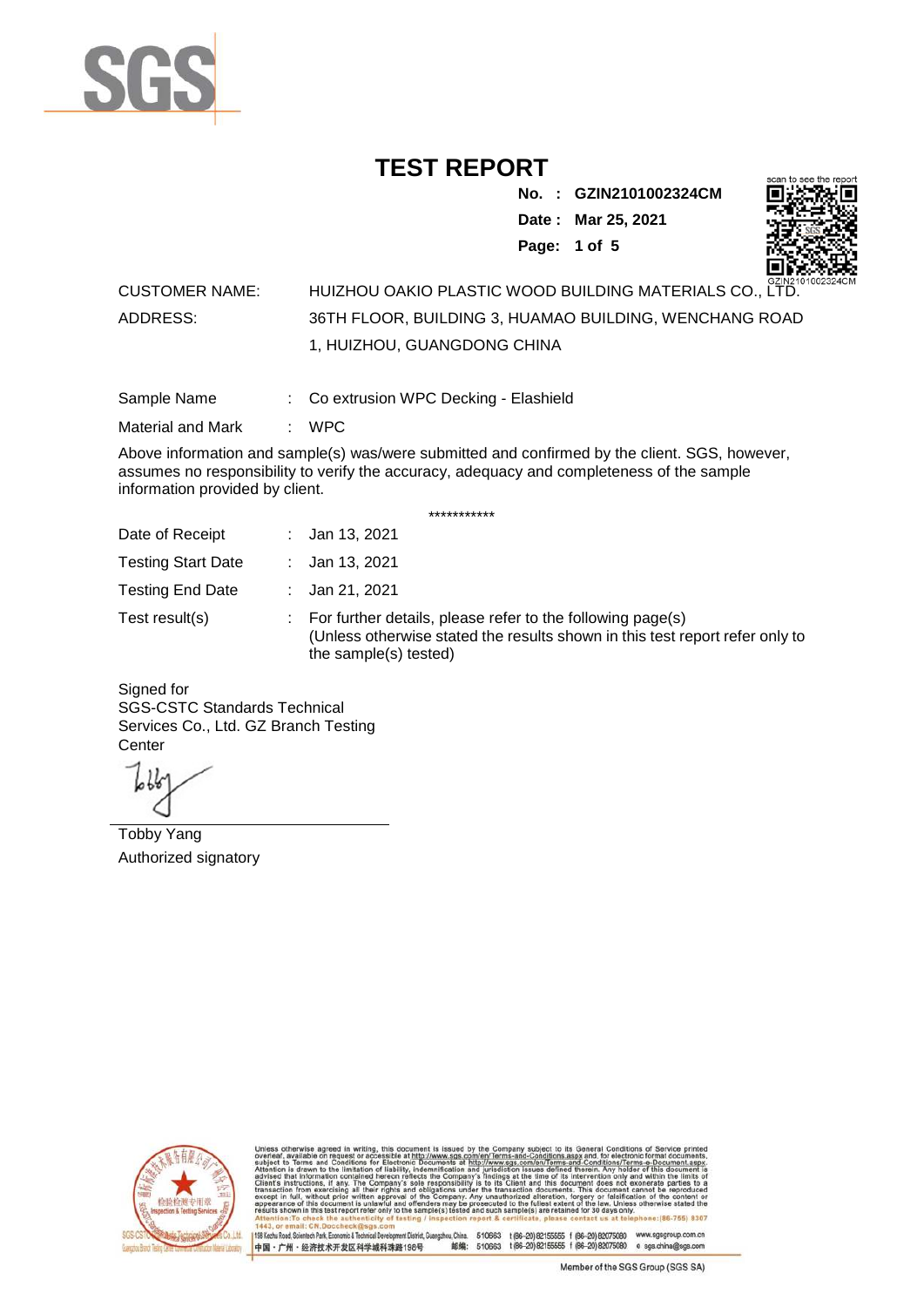

**No. : GZIN2101002324CM Date : Mar 25, 2021 Page: 2 of 5** 

Summary of Results:

| No. | Гest Item.            | <b>Test Method</b>                | Result                              | Conclusion |
|-----|-----------------------|-----------------------------------|-------------------------------------|------------|
|     |                       | With reference to EN 15534-       |                                     |            |
|     | Coefficient of Linear | 1:2014+A1:2017 Section 9.2 & ISO  | $48 \times 10^{-6}$ K <sup>-1</sup> | Pass       |
|     | Thermal Expansion     | 11359-1:2014 & ISO 11359-2:1999   |                                     |            |
|     |                       | Method A and client's requirement |                                     |            |

Note: Pass : Meet the requirements;

Fail : Does not meet the requirements;

/ : Not Apply to the judgment.

Original Sample Photo:





Conditions/Terms-e-Dor<br>rein. Any holder of this 8307 nentDistrict,Guangzhou,China. 510663 t (86–20) 82155555 f (86–20) 82075080 www.sgsgroup.com.cn<br>格198号 邮编: 510663 t (86–20) 82155555 f (86–20) 82075080 e sgs.china@sgs.com 198 Kezhu Road, Scientech Park, Economic & Technical Develo 中国·广州·经济技术开发区科学城科珠路198号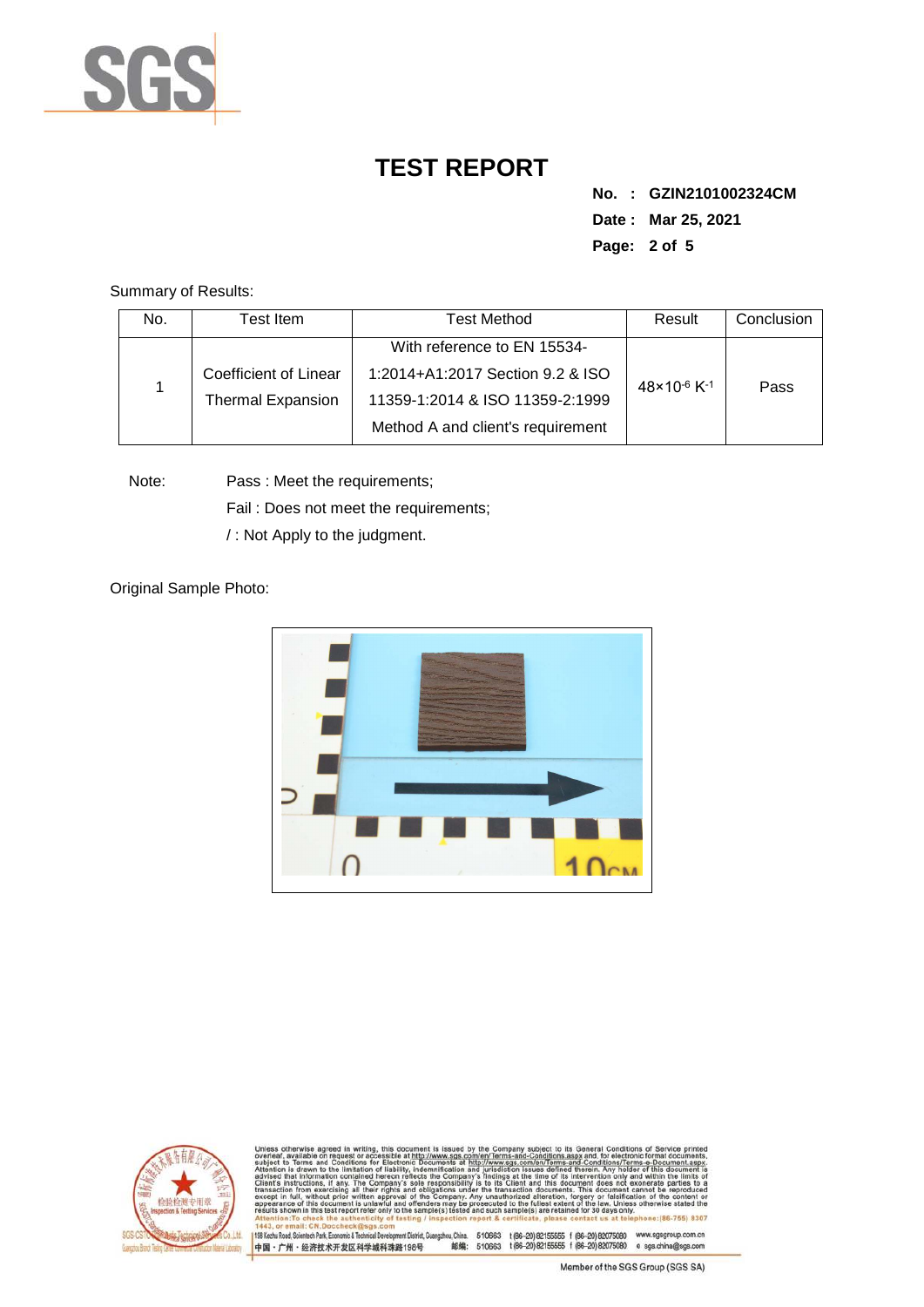

**No. : GZIN2101002324CM Date : Mar 25, 2021 Page: 3 of 5** 

Test Item: Coefficient of Linear Thermal Expansion

Sample Description: Panel

Test Method: With reference to EN 15534-1:2014+A1:2017 Section 9.2 & ISO 11359-1:2014 & ISO

#### 11359-2:1999 Method A and client's requirement

Test Condition:

Specimen: 8.97 mm ×5.19 mm ×4.39 mm

Rate of temperature: 5 ℃/min

Load: 4 kPa

Flow rate(He): 50 ml/min

Test temperature: -20 ℃~80 ℃

Test mode: Compression

Test direction: Arrows

Number of specimens tested: 3

Lab Environmental Condition:  $23 \pm 2$  °C,  $50 \pm 5$  % RH

#### Test Result:

| Test Item                               | <b>Test Result</b>                  |
|-----------------------------------------|-------------------------------------|
| Coefficient of Linear Thermal Expansion | $48 \times 10^{-6}$ K <sup>-1</sup> |

Note: Test specimens were cut from the sample.



nentDistrict,Guangzhou,China. 510663 t(86–20) 82155555 f (86–20) 82075080 www.sgsgroup.com.cn<br>格198号 - 邮编: 510663 t(86–20) 82155555 f (86–20) 82075080 e sgs.china@sgs.com 198 Kezhu Road, Scientech Park, Economic & Technical Develo 中国·广州·经济技术开发区科学城科珠路198号

Member of the SGS Group (SGS SA)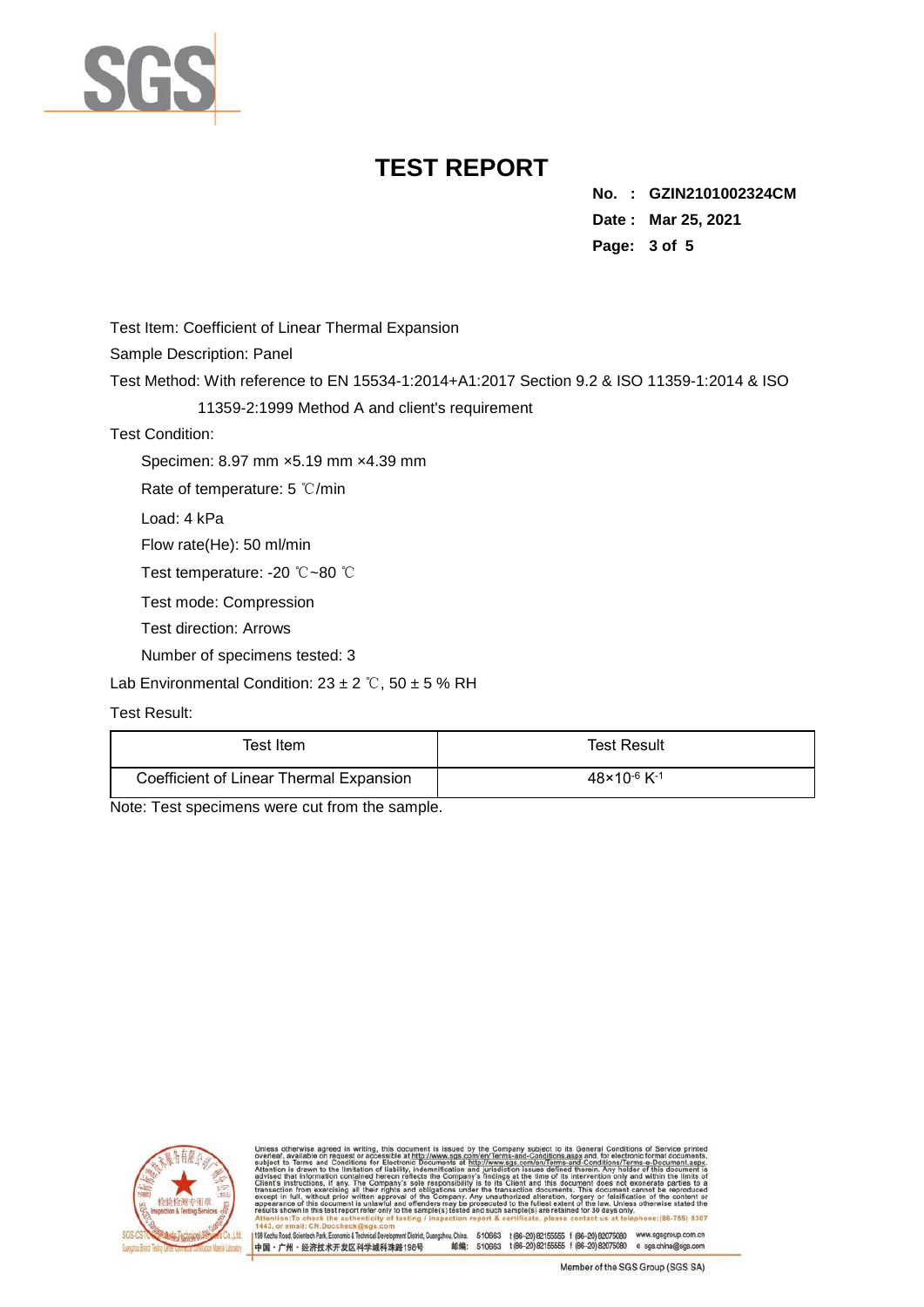

**No. : GZIN2101002324CM Date : Mar 25, 2021 Page: 4 of 5** 





Conditions/Terms-e-Dor<br>rein. Any holder of this only